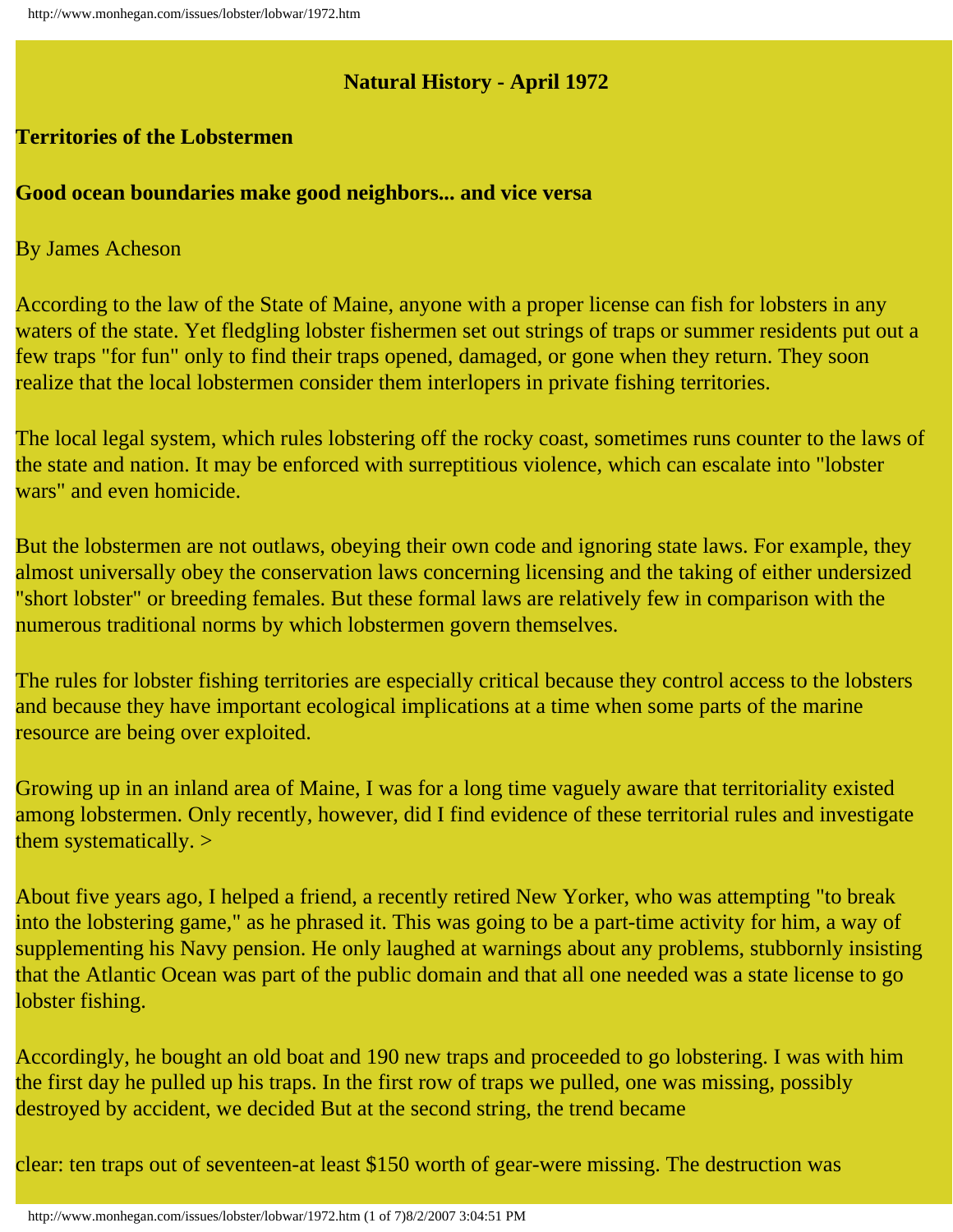```
http://www.monhegan.com/issues/lobster/lobwar/1972.htm
```
deliberate, as we found the cut-off buoys floating over a two-mile area. For the rest of the morning it took little to goad my friend to the heights of eloquence concerning the ancestry of lobstermen, their inborn criminal tendencies, and their sneaky and arrogant ways. He was incredulous that lobstermen would "survey off the Atlantic Ocean," as he put it, and have the gall to enforce those boundaries.

Maine lobstering takes place in a spectacular natural setting. Eons ago, the coast of Maine sank. What were once valleys and river basins are now long, indented bays that create a highly irregular coastline. It is only 250 air miles from Eastport, Maine, on the Canadian border to Kittery, across from Portsmouth, New Hampshire, but stretched out, the coastline is some 2,500 miles long. There are a great number of deep, well. protected harbors. The rocky headlands - covered with dark, stunted spruce-are continually pounded and showered with foam by long, rolling waves coming in off the open ocean. Up the bays and rivers are mile after mile of small islands and coves.

The little coastal communities nestle in small, sheltered harbors filled with boats. The shores are covered with a jumble of weatherbeaten docks piled with fishing and lobstering equipment. Clustered behind the waterfront, the people live in plain clapboard or shingled houses from which they can easily watch boats, equipment, and the weather. >The cold water off Maine's coast provides an ideal habitat for halibut, shrimp, cod, haddock, sardine, and lobster, but a poor place for swimming. The statement that "only tourists go in the water" is more than a joke. Many lobstermen cannot swim, feeling with some justification that swimming offers them little insurance in such waters. The thick fog, present as much as 180 days a year, adds to the danger. Even with modern safety devices, lobstering is not a safe occupation. Every coastal community has its list of men lost at sea.

At any time of year, lobstering is difficult work. In the summer, men usually haul pots, or traps, every day, starting before daybreak so that they can complete as much of the task as possible in the clam morning hours. In winter, bad weather make it impossible to go out more than one or two days a week. On a sunny, calm day, winter lobstering can be almost pleasant. But when the temperature hovers around zero and one is wet with spray, eight or ten hours on a bouncy lobster boat can be miserable. At this time of year, one does not have even the compensation of a large catch. Many men prefer to pull all their traps on shore in mid-winter and to spend their time working on equipment.

Lobsters are caught in wooden traps about three feet long, made of spruce slats, or lars, over oak frames. The style of trap has remained essentially the same for at least 100 years. The lars are spaced about an inch and a half apart, allowing the undersized lobster to escape while trapping the legal-sized ones. One end of the trap is left open and rigged with a funnel-shaped nylon net, or head, so that a lobster can easily climb in, but not out of, the narrow opening. Traps are baited with fish remnants, obtained not from fish-processing plants in nearby cities. A "warp" line attaches each trap to a floating buoy, made either of wood or, more commonly, of styrofoam. Buoys are painted a distinctive combination of colors to allow each man to identify his traps at a distance, and the individual designs are registered with the state.

In shallow water, normally one trap is attached to a buoy, while in deep water it is common to attach two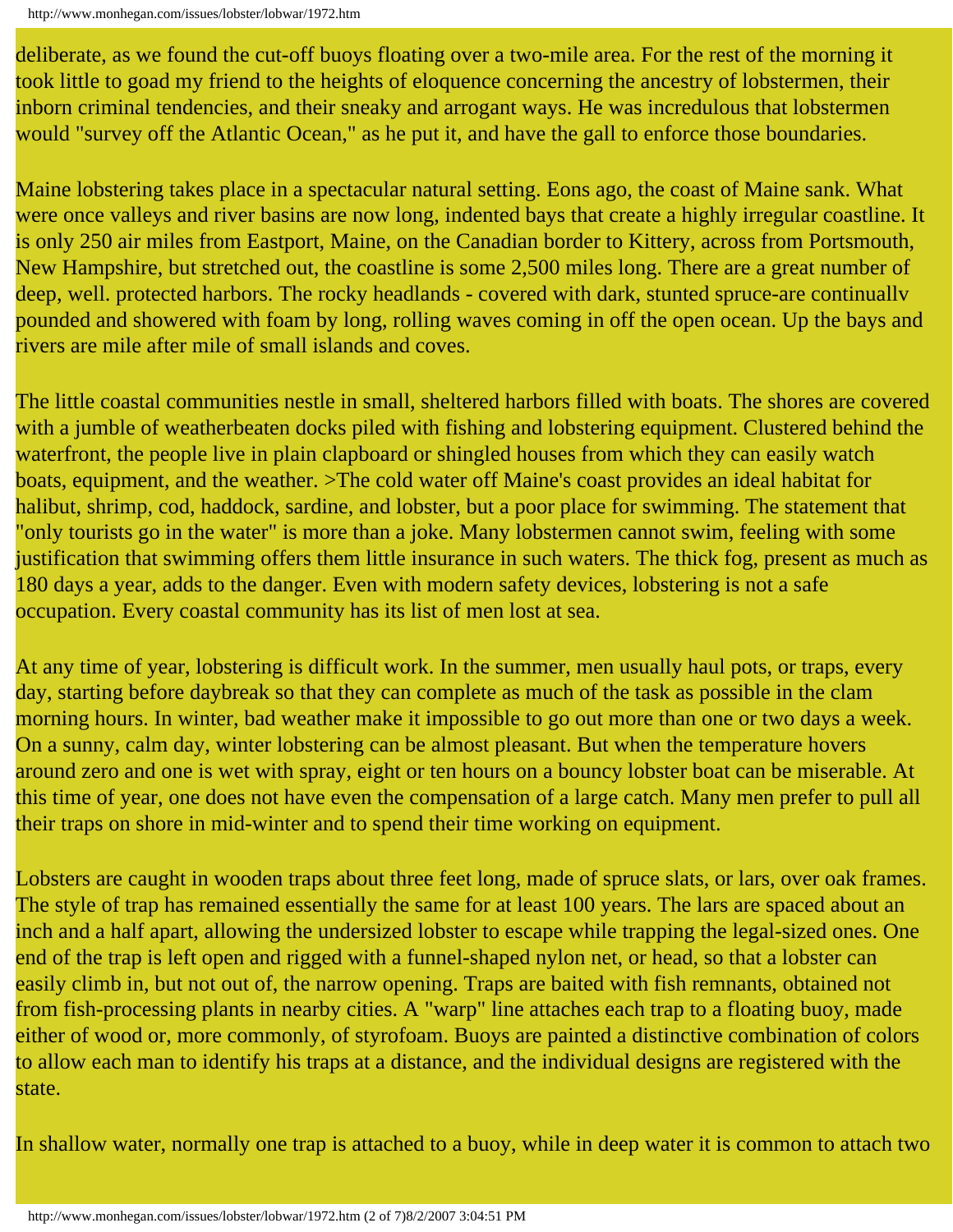to one warp line; this is called "fishing doubles". In the Casco Bay region, the standard procedure, know as "trawl fishing." is to attach several traps to a single line. In all cases, traps are set in rows, or strings, 100 to 300 feet from each other, close enough so that a lobsterman can see from one buoy to the next, even on a foggy day.

The amount of equipment used by individual lobstermen varies greatly. A high school boy, just starting out, might have as few as 20 traps, which he tends with an outboard-powered skiff. An experienced lobsterman, especially in the are where trawl fishing is common, might have move than 1,000 traps, a 40 foot boat costing more than \$20,000, and a two man crew. The average lobster fisherman tends 400 to 600 traps by himself, using a 30-foot boat costing about \$15,000.

Lobsters are marketed in the lobsterman's home harbor through a dealer with whom he has close economic ties. The lobsterman will sell his entire catch to his dealer, and purchase gas and supplies from him. In return, the dealer will allow the lobsterman to use his dock, provide him with bait at close to cost, and extend credit for rope and other gear.

To go lobstering. one must be accepted by the men already fishing out of a harbor. These groups of men have no special name, but are referred to by the name of their harbor: the --"Friendship gang" or the "Monhegan boys" or the "men from Boothbay.". Once a man gains admission to one of these harbor gangs, he usually can fish only in its traditional area.

In cases where townships have two or sometimes three harbors within their boundaries. each harbor has its own gang with its own traditional territory. The men from the village of New Harbor, for example, go lobstering out of Pemaquid Harbor and New Harbor. While they live side by side in one community they fish in separate traditional area.

Anyone just starting out as a lobsterman will experience some hostility. Many resign themselves to a long period of harassment before they are accepted; many never make it. However, a man will have the best chance of establishing himself if his family are long-time resident of the town, if his father's family are lobsterman, and if he is well like in the community. Such a man almost inherits a place in his father's harbor gang. It also helps if he enters lobstering gradually, putting out a few traps while still a teen-ager, then expanding after high school to become a full-time fisherman. Such a boy learns the culture of the community and the norms of the lobster industry as a part of growing up.

A man will have most difficulty entering lobstering if he is an adult, if he comes from a distant area, and if his family has no connection with fishing. However, the most important single factor in gaining admission to a harbor gang is willingness to abide by local traditions. Any man who acquires a reputation for molesting other's gear, a prime taboo, will not last long regardless of local genealogy or ties.

A number of "outsiders" are presently lobstering in Maine waters. For example, mainlanders and even out-of-staters have been allowed to fish in Monhegan Island territory - ostensibly one of the most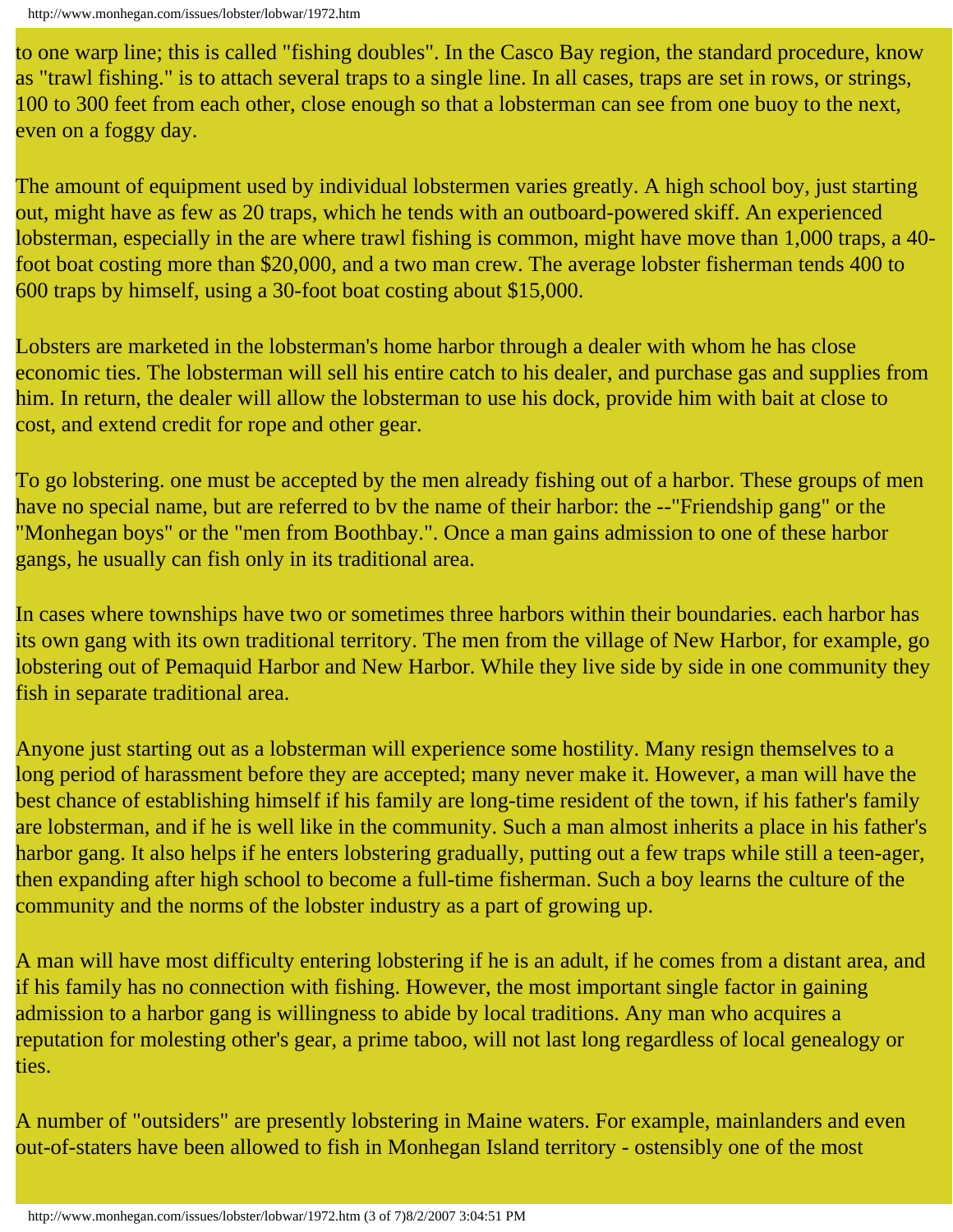difficult place to gain entry into - as long as they presently live on Monhegan, prove willing to abide by the local "closed season," and do not go fishing before "trap day," when the islanders begin fishing each year. In fact, in every harbor, a surprisingly high proportion of the lobstermen where not born in the community where they are now lobster fishing.

A part-time lobsterman receives a good deal more hostility than a new, full-time fisherman, even

though lull-time fishermen catch more lobsters. In part this prejudice stems from a strong feeling that part-time men are taking unfair advantage by having two jobs. As one man complained, - They have one job. then after they have collected one pay check, they come on out here and take the food out of our mouths." Another common complaint is that part-time fishermen are not familiar with the norms of the industry.

Lobsters are caught in different places at different seasons. In the winter, when the water near shore is very cold, they are best trapped in water over 30 fathoms deep, which is warmed by an inversion effect from the Gulf Stream. As the water becomes warmer with the approach of summer, they can be caught closer and closer to shore so that by mid-June the buoys are often placed within feet of the surf. During late June and July, when lobsters go among the rocks to molt, or shed, lobstering is so bad that some men pull up all their traps; many others leave only a few in the water. As the water cools off, traps are again moved farther offshore..

Traditional lobstering territories are usually no more than 100 square miles, which means that a lobsterman spends most of his life in one small, intimately known area. Even in winter, most men reaely go more than ten miles from their harbors.

Close to shore, traditional territorial boundaries are clearly demarcated and defended. Farther out. the boundaries become vaguer, so that six or eight miles offshore there are no effective boundaries to speak of. A man from the southern part of the state put it well when he said, "The whole ocean is free if you go out far enough."

While lobstermen will discuss boundaries in terms of major geographical features, such as the Damariscotta River or Pemaquid Point, actual boundaries are usually drawn with reference to minor features - a reef, a small cove, a sand bar, sea buoys-features that have significance only for men intimately acquainted with the area.

Violation of a territorial boundary meets with no set response. An older man, well known in the area, might get away with a territorial intrusion for a long period of time; a younger man, a new fisherman. or an unpopular man might quickly be sanctioned for the violation.

Ordinarily, repeated violation of territorial boundaries will lead to destruction of the offender's gear. It is usual for one man operating completely on his own to first warn an interloper. In some case this is done by tying two half hitches around the spindle of the offending buoys; in other places by damaging the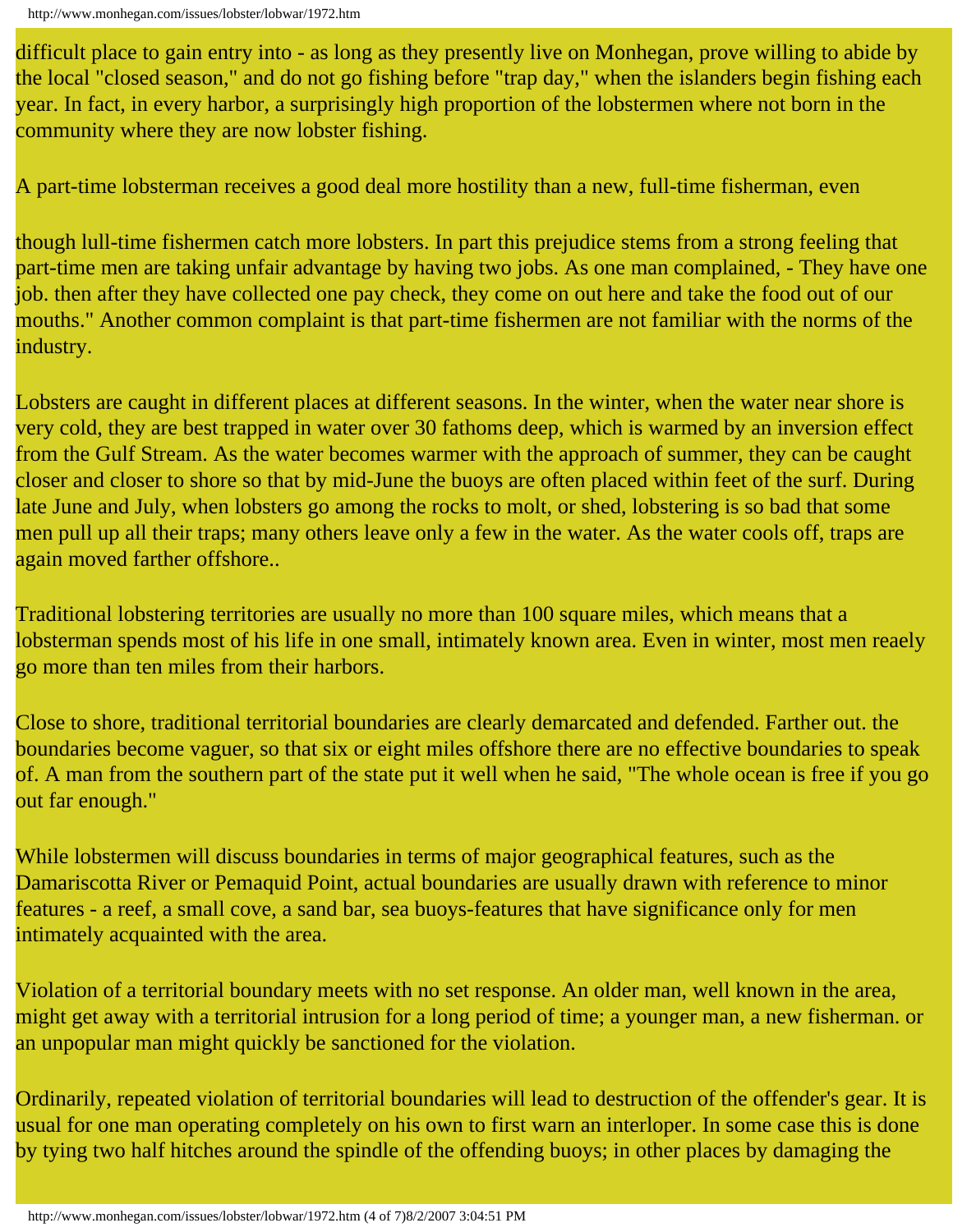traps slightly. At this point, most intruders will move their traps. If they are not moved, they will be "cut off." This means cutting off the buoy and warp line from the trap, which then sinks to the bottom where the owner has no chance of finding it.

A man who violates a boundary is ordinarily never verbally confronted with the fact of his intrusion. and the man who destroys his gear will traditionally never admit to it. Admitting the destruction of a man's gear could bring retaliation not only from the lobsterman but from the Sea and Shore Fisheries warden as well. Moreover, destroying another man's gear - even the traps of a known interloper - is considered shameful.

In rare instances, boundaries are defended by group action. It is well known that anyone invading the traditional territories of islands - such as Monhegan - Matinicus, and Green Island will meet with coordinated resistance from men fishing in those territories.

Men touch each other's lobster gear with great reluctance. A would-be aggressor knows that he can easily precipitate an incident in which he would be the ultimate victim. As one man said, "The trick to driving a man *[driving him out of the area]* is to just cut off one or two traps at a time." This makes it unprofitable for him to continue operating in the area, but does not challenge him to open warfare, especially since, in most cases, he can only guess at who cut his traps.

Periodically, a man whose traps have been cut off will retaliate against the wrong man or men. who do the same thing in return. The result is often a comic opera in which the innocent, along with the guilty, retaliate blindly against each other. Some men cut off traps knowing someone else will be blamed. The potentialities for trouble in such situations are enormous.

Small incidents occur continually, but lobster wars~in which hundreds of traps are cut off - are rare, occurring perhaps once a decade. In fact, when one considers that the entire coast of Maine is patrolled by only a handful of Sea and Shore Fisheries wardens, it is amazing that there is so little trouble. The traditional territorial concepts go a Tong way in maintaining relative peace.

There are times, however, when a group of men, goaded beyond endurance, will launch a large scale cut war." These lobster wars may lead to court action, violence, and long-standing bitterness. In Maine's midcoast area such incidents are infrequent, although stories about them are repeated so widely that they give the entire coastal region an unsavory reputation. I recall listening to a group of men gleefully recount how men on one of the off shore islands cut off all of each other's gear in a series of forays; then went around burning each other's docks. Such stories have obvious entertainment value. They also remind people of what can happen when traditional norms are violated.

When trouble does occur, those who can muster the most support usually win. This is true whether the fight concerns territorial violations, attempts to break into a harbor gang, or a personal feud between two men fishing out of the same harbor. Several times I heard it said that "two men who get to fighting just put each other out of business." The older, well-established men from large families are thought to be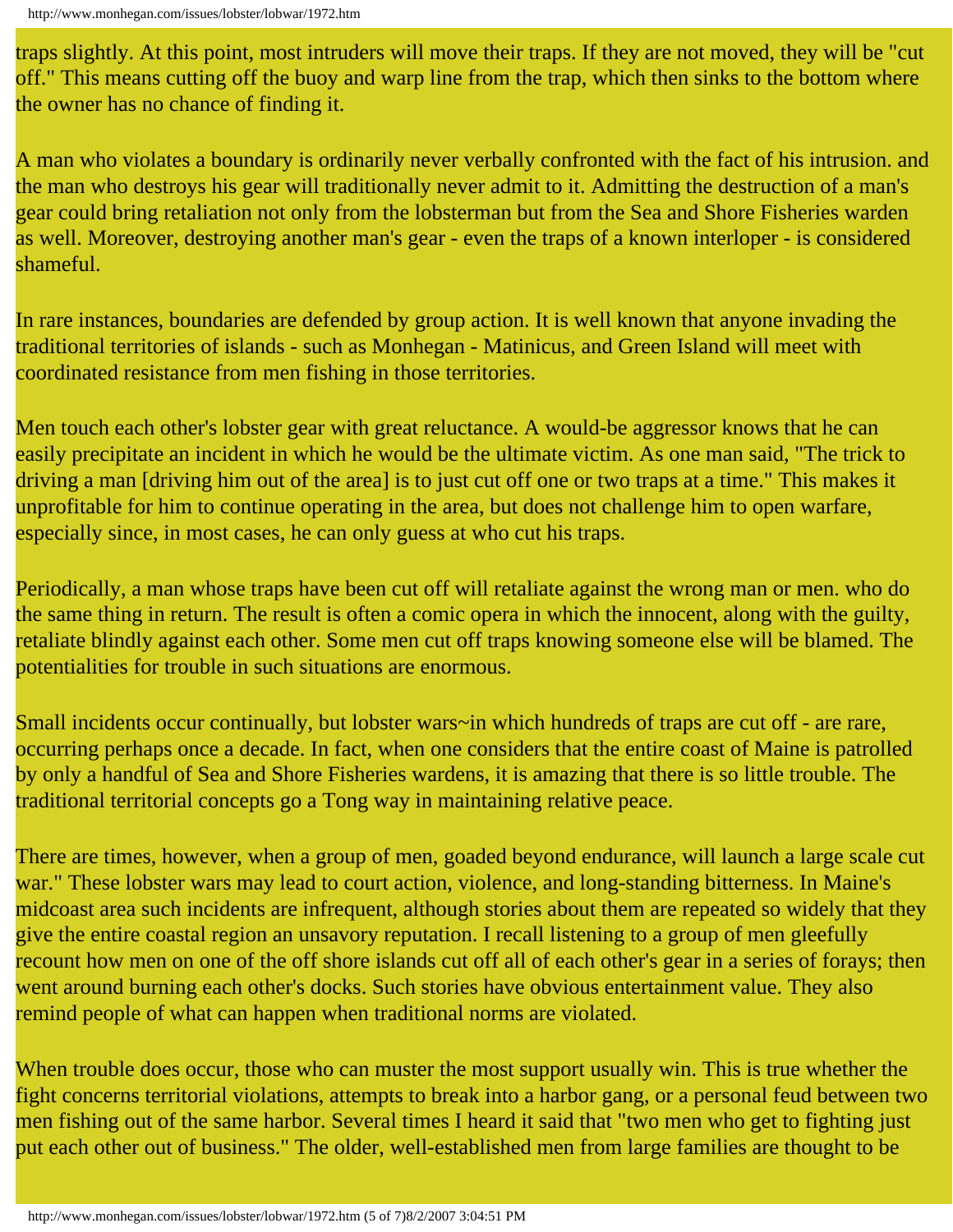particularly "bad to play with." This explains why men like my New York friend have less of a chance of breaking into the business. It also explains why such men must be careful about violating territorial boundaries if they are ever accepted by a harbor gang.

An individual can affect boundaries if he doesn't mind a little trouble and is willing to take the economic losses. As one man put it, "One man who doesn't give a damn can cut off more traps in a night than a dozen men can make and set out in a week." The willingness of an individual to engage in trouble is notably increased if he has some other source of income. One man on one of the off shore islands, for example, maintains a private lobstering area. If anyone invades his area, he merely pulls his traps, cuts off all those of the invader, and works at boat building until the trouble dies down. He said, "That's my area, and if I can't fish there, no one else is going to."

The waters around many of the small, unoccupied islands are the private lobstering grounds of families who have had legal ownership of the islands themselves for generations. These territories are most vigorously defended. In some cases, lobstering is done exclusively by members of the owning family, but in cases where there are not enough family members to utilize the area, other men are allowed to rent lobstering rights. Even these rental rights are inherited, so that men who rent ocean space from a particular owning family are usually descended from previous renters.

Although people are hesitant to talk about catches and incomes, especially those men fishing private island territories, there is some evidence that holding and defending a private island territory is economically rewarding. For example, early in July, 1971, when mainland fishermen were happy to average a half pound per trap, a man from one of the strongly defended island areas indicated that he was getting much more: "Some of us out here think that half a pound a trap isn't so good. If all 1 could get was half a pound a trap, I'd go ashore."

On a recent morning I was talking to some friends on a dock as they brought in their catches. One man who fishes in an ordinary mainland harbor territory, a long with about 40 other men - got eleven pounds of lobsters. Another - fishing five miles away in his family's private island area - aught 172 pounds the same day. The ecology of the two areas is slightly different, and both men do not pull the exact same number of traps. Although the differences in catch are not always this dramatic, men lobstering in exclusive island areas consistently obtain higher yields than men fishing out of mainland harbors.

Before the advent of sophisticated fishing equipment, lobstering territories were small compared with those of today, and boundaries were strongly defended. This pattern was connected to the fishing technology. When fishermen could only gain the intimate knowledge needed for lobstering with a lead sounding line, and could only travel by rowboat or sail, the area that could be effectively fished was limited. Thus, before 1920 the entire coastal waters of Maine were divided into a large number of small territories vigorously defended by their "owners" - often groups of kinsmen.

With the advent of gasoline motors, and more recently with the installation of electronic depth-sounding gear, traditional areas have been growing larger and larger, and the ocean area where mixed fishing is